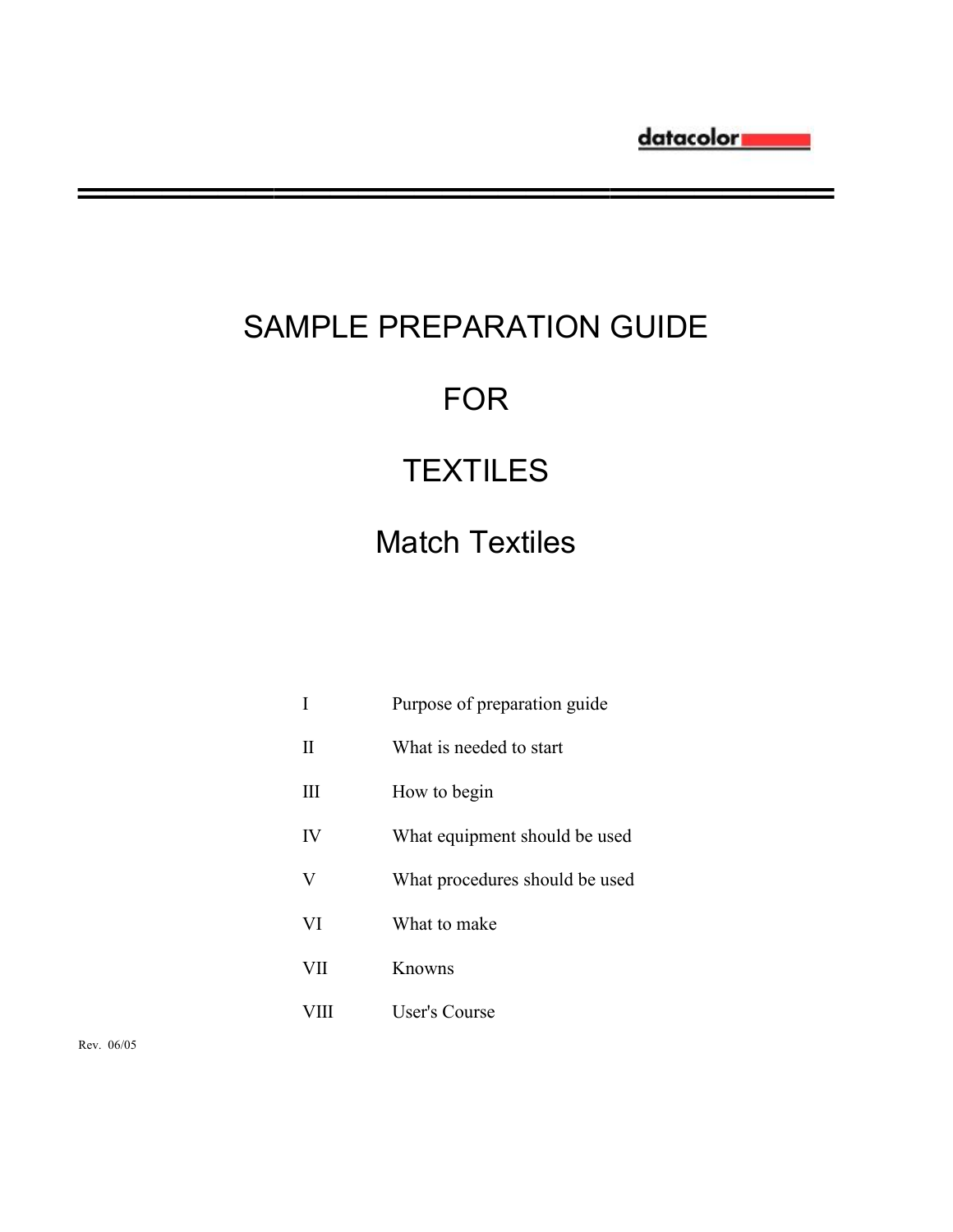## **I. PURPOSE OF THIS GUIDE**

The Datacolor Color Control System requires samples prepared from dyes/pigments on a substrate/substrates. These samples of individual colorant data will comprise a Colorant Data File. This guide will outline basic sample preparation techniques, examples of concentration levels, and tips on how to efficiently begin building a database.

**Datacolor recommends that the user make these Colorant Data File primary samples. There are other sources of these samples, most frequently the colorant supplier. These suppliers may indeed make very good samples, however, they may not always relate back to the user's equipment, methods, substrates or procedures. For accuracy, the user should make these primary samples. There may be times when a secondary source must be used. When this occurs, the user must realize that reproducibility depends greatly on how well the agent's procedures and products correlate with those of the user.** 

## **II. WHAT IS NEEDED TO START**

The materials required to prepare primary samples include:

- 1. Standard lots of your dyes/pigments. These can usually be obtained from your supplier.
- 2. A sufficient quantity of each substrate on which files will be built. This substrate should be from the same lot. A sufficient quantity should be kept of each substrate in case additional primary samples are to be made.
- 3. The auxiliary chemicals used for each type of dyeing/printing method. The equipment required to prepare primary samples includes:
	- a. Analytical scales/balances for weighing colorants.
	- b. Laboratory/production dyeing or printing equipment.
	- c. Accurate laboratory vehicles such as pipettes, volumetric flasks, etc.

#### **III. HOW TO BEGIN**

1. Choose the first substrate.

This substrate is generally dictated by the plant's major product. Where there are several major products, the substrate that is easiest to dye repeatably should be chosen.

Variation can result when the same colorants are applied to regular and optically brightened substrates. If both are to be used, best results are obtained by preparing primaries on both substrates.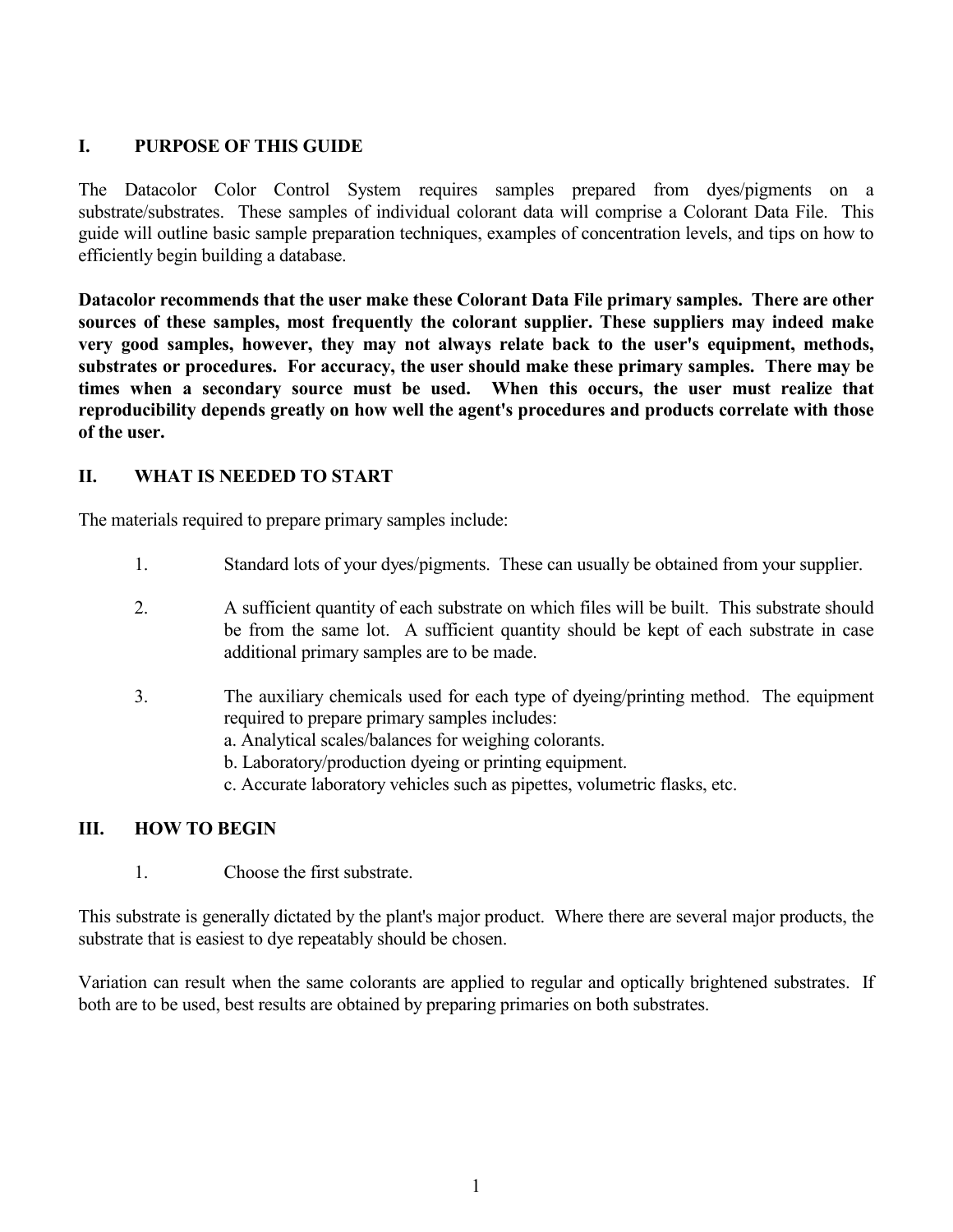2. Choose the class of dyestuff/pigment

Once the substrate is determined, the class of dyestuff/pigment is set. There may be a substrate that you dye with more than one class of colorant. In this case, it is recommended to build separate files.

## **IV. WHAT EQUIPMENT SHOULD BE USED**

Generally, lab equipment is available for dyeings or strikeoffs. Primary samples are usually made on lab equipment. If lab equipment correlates with production equipment, the file may be used in production. When correlation is not present, primary samples may be made on production equipment if available, or a Datacolor Applications Specialist can determine how well laboratory and production correlates.

The general rule is to make the primaries on the equipment that will be used to dye/print formulations and corrections.

## **V. WHAT PROCEDURES SHOULD BE USED**

Primaries should be made with the same procedure that is normally used to dye the substrate. Most companies have established procedures for various substrates and dyeing systems. The primaries should represent normal operating procedures.

#### **NOTE: Reproducibility and repeatability are essential for accurate results. Areas where problems can arise are:**

- 1. Not following established dyeing/printing methods/procedures.
- 2. Weighing of colorants and preparation of solutions.
- 3. Dyebath pH, surfactants, additives, strike rates, rate of rise, cool down, indiscriminant addition of chemicals.
- 4. Inconsistent colorant lots.
- 5. Uniformity of fiber lot to lot; heat and tension history of the fiber prior to dyeing; fiber finishes.
- 6. Water conditions such as chlorine, fluorine levels, or hardness.
- 7. Scales/balances with a wide variety of ranges and degrees of accuracy.
- 8. Technical lab skill preparing samples may vary from person to person.
- 9. Humidity and temperature variation inside the plant.
- 10. Substrate preparation, scouring, bleaching, rinsing and wet out.
- 11. Machine speeds, roll pressure and viscosity in printing/continuous operations.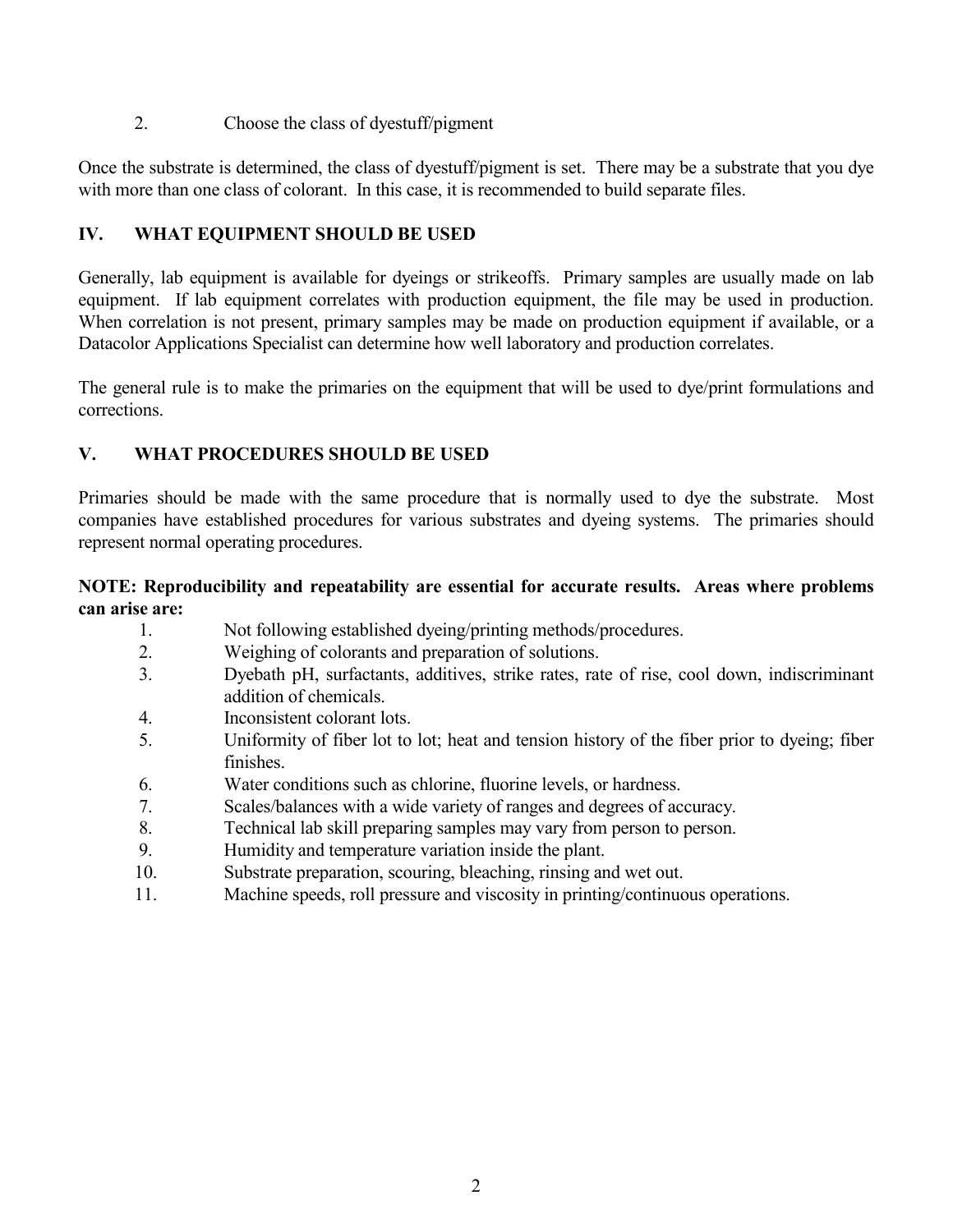## **VI. WHAT TO MAKE**

#### 1. Substrate

The substrate to be measured into the Colorant Data File represents a sample that is processed by the dyeing procedure you have selected but with the ABSENCE of dyestuff. This can also be called mock dyeing or blank dyeing.

2. Concentration levels.

You should choose between 8 and 12 concentration levels required to characterize the dye build.

## **NOTE: Colorants which exhibit non-linear build generally require more concentration levels in the nonlinear area, i.e. medium to higher concentrations, therefore 10-12 dyeings may be necessary.**

If you use a dye from 0% to 3.0 % then you should choose 12 concentration levels that best characterize the "build" of that dye. It is important to try to choose increasing concentrations that represent the entire range from 0 to 3%. For example, .01, .025, .05, .10, .25, .50, .75, 1.0, 1.5, 2.0, 2.5, 3.0.

**NOTE: In each case, these levels are only "guidelines" to use for the initial file. Within each class of dyestuffs, for example, there may be colorants that require different primary levels of concentration. For example, there may be two yellows in a file. One yellow may be much stronger than the other. The twelve concentration levels for this yellow would not go as high because this colorant could not be used that high. Therefore, modify the twelve levels to start lower.**

For reactive dyes, you might want to start with a .10% and go as high as 5%.

3. Label each sample as to the colorant and concentration.

Usually a tag of some sort stapled to the corner of the sample is best. **DO NOT** label the area to be measured.

**NOTE: Depending on the type of substrate, make sure enough substrate is dyed in case the sample needs to be folded several times for measurement. It is IMPORTANT to dye/print enough substrate so that the sample when folded is instrumentally opaque. Each substrate may require a different number of folds. This is easily determined by reading the dyed sample with different folds. There will be a point when folding another time will not affect the instrument reading. For example, translucent fibers such as nylon may require as many as 8-10 folds (layers).**

Typically, cloth swatches of 10-20 grams, a 5X5 square for printed goods, or a 10-20 gram skein of yarn, which is wound on a white card (for yarn/thread goods).